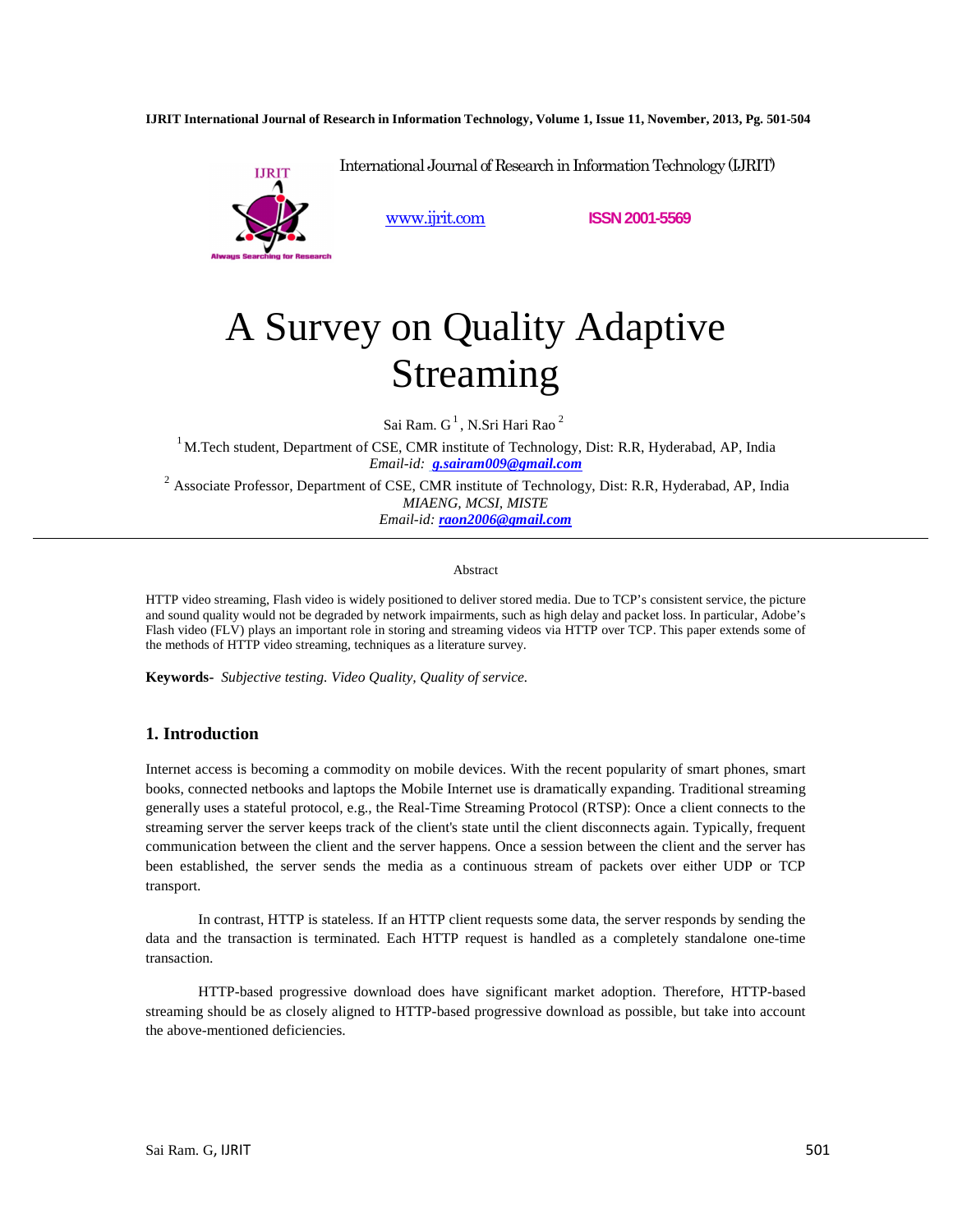

**Figure1. Media Distribution Architecture.** 

Above Figure shows possible media distribution architecture for HTTP-based streaming. The media preparation process typically generates segments that contain different encoded versions of one or several of the media components of the media content. The segments are then hosted on one or several media origin servers typically, along with the media presentation description (MPD). The media origin server is preferably an HTTP server such that any communication with the server is HTTP-based (indicated by a bold line in the picture). Based on this MPD metadata information that describes the relation of the segments and how they form a media presentation, clients request the segments using HTTP GET or partial GET methods. The client fully controls the streaming session, i.e., it manages the on-time request and smooth playout of the sequence of segments, potentially adjusting bitrates or other attributes, for example to react to changes of the device state or the user preferences. The reasons that lead to the choice of HTTP as the delivery protocol for streaming services are summarized below:

(i) HTTP streaming is spreading widely as a form of delivery of Internet video.

(ii) HTTP-based delivery enables easy and effortless streaming services by avoiding NAT and firewall traversal issues.

(iii) HTTP-based delivery provides reliability and deployment simplicity due as HTTP and the underlying TCP/IP protocol are widely implemented and deployed.

(iv) HTTP-based delivery provides the ability to use standard HTTP servers and standard HTTP caches (or cheap servers in general) to deliver the content, so that it can be delivered from a CDN or any other standard server farm.

(v) HTTP-based delivery provides the ability to move control of "streaming session" entirely to the client. The client basically only opens one or several or many TCP connections to one or several standard HTTP servers or caches.

(vi) HTTP-based delivery provides the ability to the client to automatically choose initial content rate to match initial available bandwidth without requiring the negotiation with the streaming server.

## **2. Literature survey**

Sai Ram. G. IJRIT 502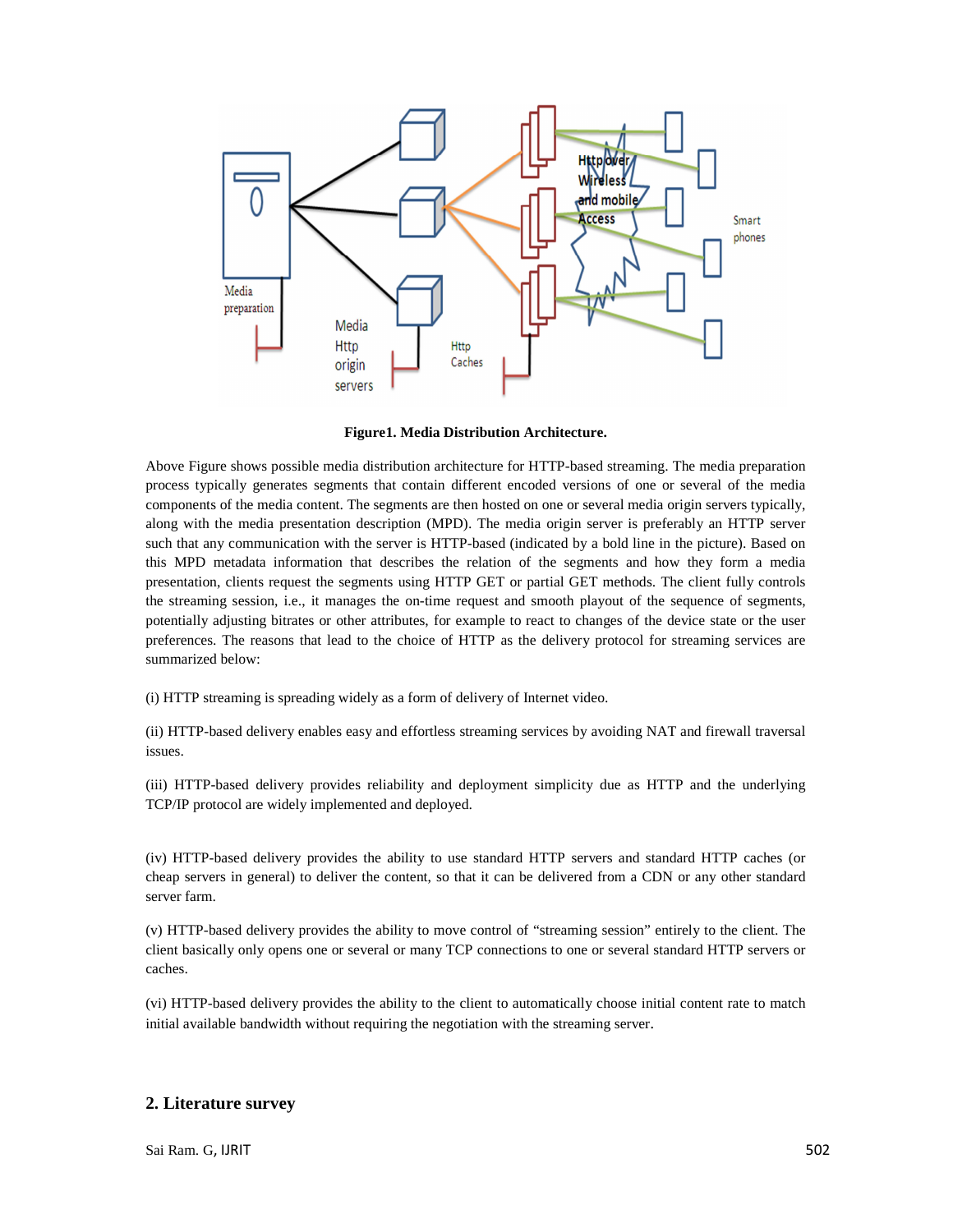Margaret H Pinson et al. [1] presents a description of National Telecommunications and Information Administration (NTIA) is a General Model for estimating video quality and its associated calibration techniques like estimation and correction of spatial alignment, temporal alignment, and gain/offset errors were independently evaluated by the Video Quality Experts Group (VQEG) in their Phase II Full Reference Television (FR-TV) test. The General Model was designed to be a general purpose video quality model (VQM) for video systems that span a very wide range of quality and bit rates. Extensive subjective and objective tests were conducted to verify the performance of the General Model before it was submitted to the VQEG Phase II test. While the independent VQEG Phase II FR-TV tests only evaluated the performance of the General Model on MPEG-2 and H.263 video systems, the General Model was developed using a wide variety of video systems and thus should work well for many other types of coding and transmission systems.

Jirka Klaue et al. [2] discusses a complete framework and tool-set for evaluation of the quality of video transmitted over a real or simulated communication network and it also maintenances a subjective video quality evaluation of the received video based on the frame-by-frame PSNR calculation and presented a framework and a toolkit for a unified assessment of the quality of video transmission. It has a modular structure, making it possible to exchange at user's discretion both the underlying transmission system as well as the codecs, so it is applicable to any kind of coding scheme, and might be used in real experimental set-ups. The tools are implemented in pure ISO-C for maximum portability. All interactions with the network are done via two trace files. So it is very easy to integrate EvalVid tool in any environments. This tool-set currently supports MPEG-4 video streaming applications but it can be easily extended to address other video codecs or even other applications like audio streaming.

Ricky K. P. Mok et al. [3] outlined the association among three levels of quality of service (QoS) of HTTP video streaming: (a) network QoS, (b) application QoS and (c) user QoS. The process of this approach follows two steps, first characterize the correlation between the applications and network QoS using analytical models and empirical evaluation. Second it performs subjective experiments to evaluate the relationship between application QoS and QoE. In general it uses a set of application performance metrics (APM) Initial buffering time, mean duration of a rebuffering event and rebuffering frequency. The QoE could be improved by either network QoS or application QoS management.

Kalpana Seshadrinathan et al. [4] presented the results of a recent large-scale subjective study of video quality on a collection of videos distorted by a variety of application-relevant processes. Methods to assess the visual quality of digital videos as perceived by human observers are becoming increasingly important, due to the large number of applications that target humans as the end users of video. This study included ten uncompressed reference videos of natural scenes and one hundred and fifty distorted videos using four different distortion types commonly encountered in applications. Each video was assessed by thirty eight human subjects in an exceedingly single input study with hidden reference removal, wherever the subjects scored the video quality on an external quality scale.

Samir Mohamed et al. [5] discussed in twofold: First, the Random Neural Network model, and its learning algorithm, which both offer many advantages. Second, it analyzes the behavior of video quality for wide range variations of a set of selected parameters. There are several parameters that affect the quality of video transmission over packet networks as follows: Coding and compression parameters and network parameters. The analysis of the video quality can be done using either objective tests or subjective ones. Objective tests are always explicit functions of measurable parameters related to the encoder or to the network. Subjective tests are based on evaluations made by human subjects under well-defined and controlled conditions. The main properties of our technique are the following: (i) the evaluation can be done in real time (ii) the value assigned to the quality of the flow am close to the value that could be obtained from a subjective test.

Sandeep Kanumuri et al. [6] presented two modeling approaches: Classification and Regression Trees (CART) to classify each packet loss as visible or invisible. And generalized linear model (GLM) used to predict the probability that a packet loss will be visible to an average viewer. The input to these models consists of parameters which will be easily extracted from the video near the location of the loss.

## **3. Conclusion**

This paper provides the outline regarding the Http Adaptive streaming and a general purpose video quality model (VQM) and its associated standardization routines as a literature survey.

#### **4. References**

Sai Ram. G, IJRIT 503